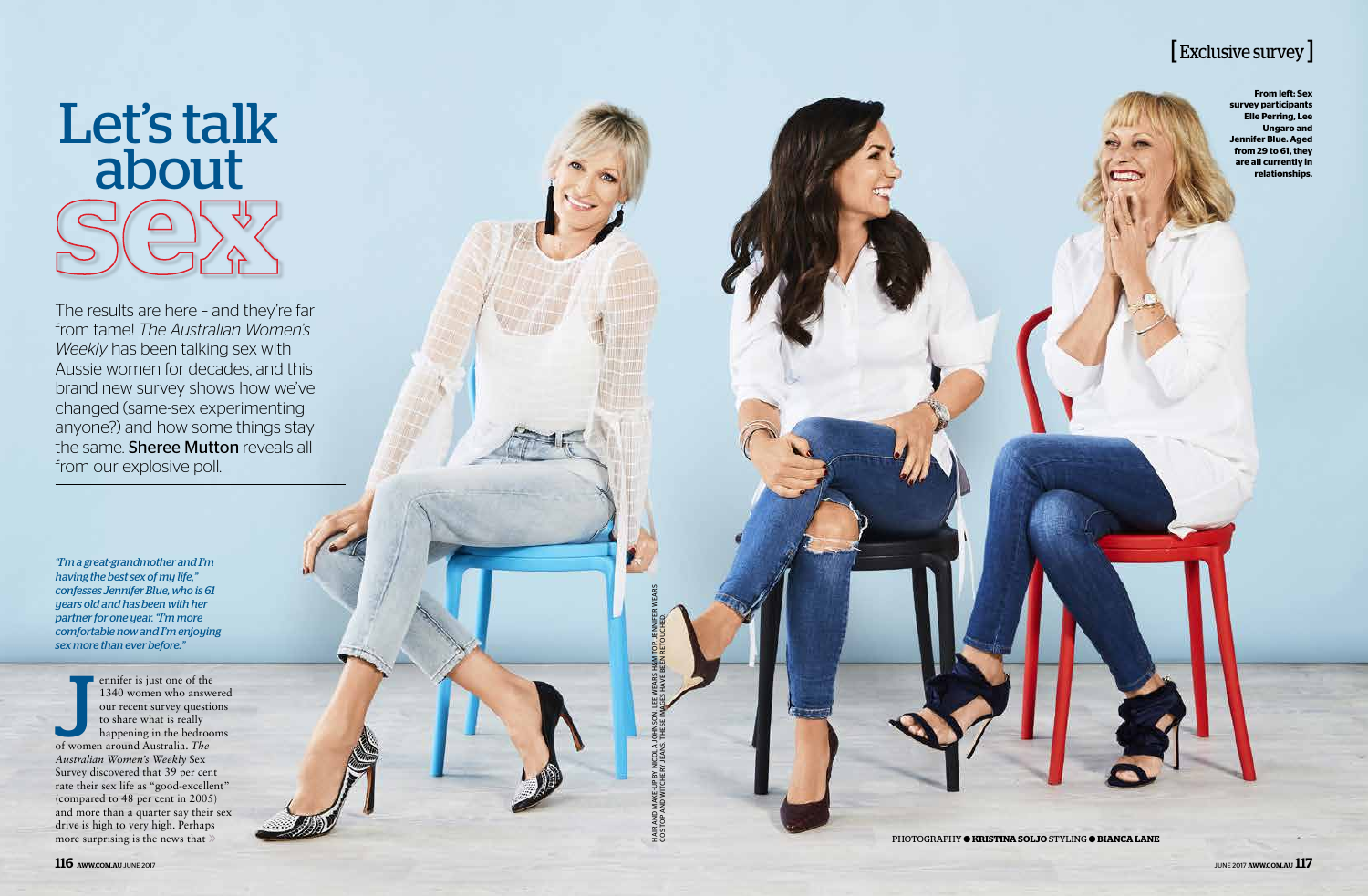19 per cent of us have had sex with someone we met online, many thanks to the rise of dating sites and apps such as Tinder.

"If women want to have sex, it's now become easier than ever and they are able to do this without fear of judgement from others," sexologist Dr Nikki Goldstein says. "The screen protects women to have some level of privacy when it comes to our sexual desires. Meeting online has become the norm but it's also opened more sexual opportunities for women. I don't think our desires were any less before, but there just weren't as many opportunities to act on these desires."

### **Once a week**

Despite this, it seems most of us are having less sex than in previous years. Our 2017 survey found that 42 per

blamed stress, followed by lack of

mean we're unhappy.

disability or age."

have great sex?"

Our attitudes to premarital sex have certainly changed over the decades, with 87 per cent of women now believing sex before tying the knot is acceptable. Similarly, women are becoming more open to unconventional relationships – five per cent of women admit they have an open marriage. "People are recognising the conventional model of sex and relationships we have been served up from previous generations is quite difficult to sustain long-term," says Cyndi Darnell. "Women are more economically independent now; they are more educated now. They have more choices," she adds. "I'm not saying the traditional model is bad but women are simply recognising that there are more options."

"This narrative that to have a happy relationship you need to be having sex two to three times a week, it's rubbish," says sex and relationship therapist Cyndi Darnell. "There are people who need to have sex six times a week to feel happy; there are people who don't need sex at all and there are people who, for whatever reason, can't have sex because of injury or

Despite all the options available to us, it seems we're a loyal lot, with only 10 per cent of women confessing that they have had an extra-marital affair (down from 22 per cent in our 2005 survey). Four per cent of us have considered it – down from 8 per cent

# **By the numbers:**  8.3 The average number<br>8.3 of sexual partners in

Dr Goldstein believes societal pressures are leading to a decline in intimacy among couples. "Women now have this pressure to achieve in their personal lives and professional lives and look amazing whilst doing it," she says. "There are only so many hours in the day to work, to work out, to socialise, possibly have a family, a relationship and keep up with social media. When do we get the time to

> $18\%$  of women are not sure if their partner has cheated on them.

 $19\%$  have had sex with someone they have met online.

77% sometimes leave or lights off during sex.

**No need to be "Mrs"**

### **Cheating**

a woman's lifetime. 49% of women have<br>disked an orgasm (up from 37% in 1980 and

> Darnell says while the erotic series didn't fuel a sexual revolution, it did make it easier for women to explore and talk about other aspects of sex. "The book made people have conversations about sex that is not intercourse, and that was really great," she says.  $\gg$

32% in 2005)

 $17\%$  have had a same-sex

always leave the



17 The average number of dates before having sex with your partner.

### *Lee Ungaro, 46.*

*"I met my current partner online but I was a little bit unsure of online dating at first," says Lee, who has two sons (born via IVF) from a previous long-term, same-sex relationship. "Online dating was very new to me," she adds. "I am surprised at how many single women there are. Is it because of online dating, which is making it too easy to date but not commit? It's easy to meet people but hard to have a long-term, meaningful and intimate relationship."*



# *Elle Perring, 29.*

*"Two-thirds of my friends have met their partners online or are still dating online," reveals Elle, who met her boyfriend online two years ago. "It's harder to meet someone these days," she adds. "But I am certainly surprised by the average number of dates [17] people have before having sex. I think my generation would consider that to be a lot."* 

in 2005. Seven per cent said they had forgiven a partner for having an affair, while almost half (48 per cent) said it was and is a relationship breaker.

"I haven't cheated on a partner and I'd like to think that I would be strong enough to leave a partner if they cheated," says Elle Perring, 29.

And what about the popularity of the *Fifty Shades Of Grey* series? Dubbed "mummy porn" by some, the books certainly sparked a conversation among groups of friends about their sexual desires and fantasies, but did it cross into the bedroom? According to our survey 15 per cent of Australian women have tried this style of aggressively submissive sex, while a further 13 per cent have thought about it. Almost half (47 per cent) of Australian women want more adventurous sex.

"There will be women out there who are trying this [type of sex]

because they have heard it spoken about and are now curious with a bit more permission," says Dr Goldstein. "But there will be others who are trying it because they think it's going to satisfy them because kinkier is best.

Whilst BDDSSM [bondage and discipline, dominance and submission, sadism and masochism] can be very pleasurable, those engaging in it just because they think they have to be kinkier and kinkier with their sexual experience might soon feel

disappointed as they will soon need to move on to the next taboo act.

"This is one of the problems with how we see sex. We are looking for the next taboo but have not even been able to grasp the basics," she adds.

cent of women have sex at least once a week compared to 47 per cent in 2007 and 57 per cent in 1980, while 30 per cent of women say they are currently not having sex at all. Why? Most

## **Women having sex at least once a week**